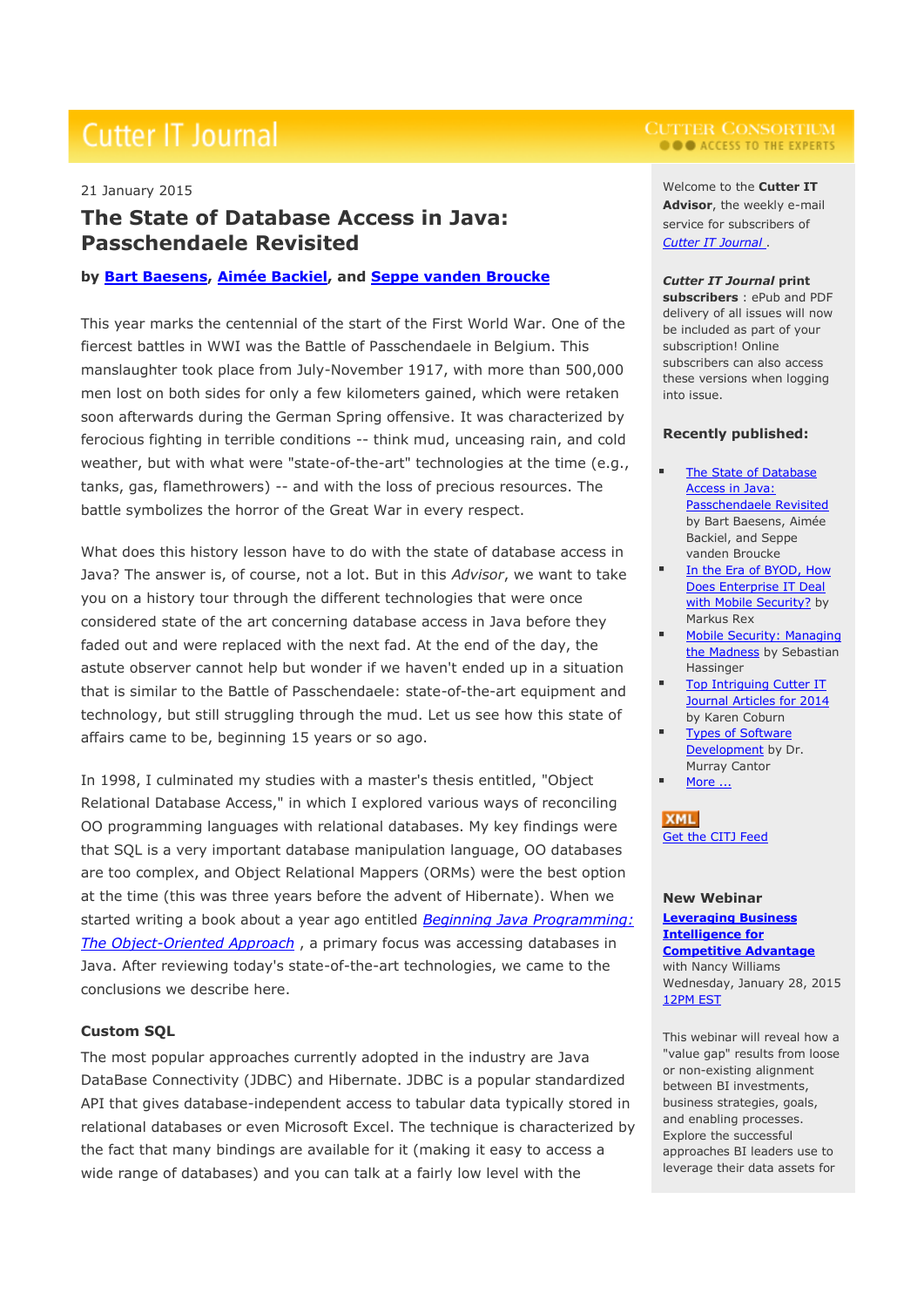database, meaning that you send standard SQL and get back a result set that you can deal with in your program as you desire. Hibernate is the most popular example of an ORM, a type of middleware that assists in converting data coming from relational databases (which typically are not very objectaware) to objects that are directly usable in your OO programming environment. This allows programmers to talk directly to objects (both for retrieval and saving), but comes at a cost of flexibility, and -- in some cases or when used incorrectly -- speed. Despite this, ORMs have become commonplace in industry environments, with Hibernate still at the forefront. Even although a standard API was added to Java to deal with ORM and data persistence in general, called the Java Persistence API (JPA) which was heavily inspired by Hibernate, most practitioners today still prefer to bypass this standard altogether and go straight to Hibernate.

# **NoSQL Databases**

In our book, we conclude that, for simple applications (working with only one database and let's say less than 10 relational tables), it is advisable to use JDBC, since it's quite easy to set up and work with compared to Hibernate, which has a rather steep learning curve and bigger footprint. Hibernate is typically recommended when working with complex database models consisting of hundreds of relational tables with complex relationships. A key benefit of Hibernate is that it allows you to completely abstract away the complex underlying database design. Managing all these tables and relationships in JDBC would be a very cumbersome exercise. Since many professional software development methodologies are object oriented, another key advantage of Hibernate is that it provides a straightforward mapping from a conceptual OO model to a Java application, since you don't have to bother with relational database design issues. Hibernate is also a very portable solution, making it easy to switch to another ORM if desired. However, a key concern of many Java developers working with ORM frameworks is that many ORMs could benefit from further query optimization and tuning using, for example, improved indices and caching. Because of this performance issue, some developers use a mixed approach, whereby they use native SQL for read operations (which typically make up the majority of an application anyway), and Hibernate for the remaining create, update, and delete operations.

# **Object Relational Mappers**

Apart from recent efforts in improving the aforementioned ORMs, a new type of database has sprung up that rightfully asks: "If the goal is to map a relational structure to objects, then why not move away from relational databases completely?" This led to the development of "pure" OO databases, which deal with objects and their state instead of tables and records, thus doing away with the need for ORM (some of these are even implemented in Java itself). Despite their intrinsic advantages, OO databases are seldom used because they are often perceived (rightfully or not) as complex to work with.

performance improvement and competitive advantage. [Register](https://events-na3.adobeconnect.com/content/connect/c1/752132433/en/events/event/shared/1397201232/event_registration.html?sco-id=1468823682%20) now.

# **When [Business](http://www.cutter.com/summit/2015/schedule.html#andrioles) & [Technology](http://www.cutter.com/summit/2015/schedule.html#andrioles) Finally Marry**

@ Cutter Summit 2015 presented by Steve Andriole 4-6 May 2015

In this Summit 2015 keynote, Cutter Fellow **Steve [Andriole](http://www.cutter.com/meet-our-experts/sabio.html)** will challenge your notion of the business-technology relationship and how your IT organization needs to adapt to truly power your business. Register using Coupon Code **EARLY** and SAVE \$500! [Sign](http://bookstore.cutter.com/product/summit-2015/) up [now.](http://bookstore.cutter.com/product/summit-2015/)

 $\vert$  E  $\vert$ Follow Us on [Twitter](http://twitter.com/cuttertweets)

E. Find us on [Facebook](http://www.facebook.com/pages/Cutter-Consortium/36601118302)

 $\overline{\ln}$ **Join the Cutter [Clients](http://www.linkedin.com/groups/Cutter-Consortium-Clients-4917768/about)** [LinkedIn](http://www.linkedin.com/groups/Cutter-Consortium-Clients-4917768/about) group

```
ISSN: 1554-5946
```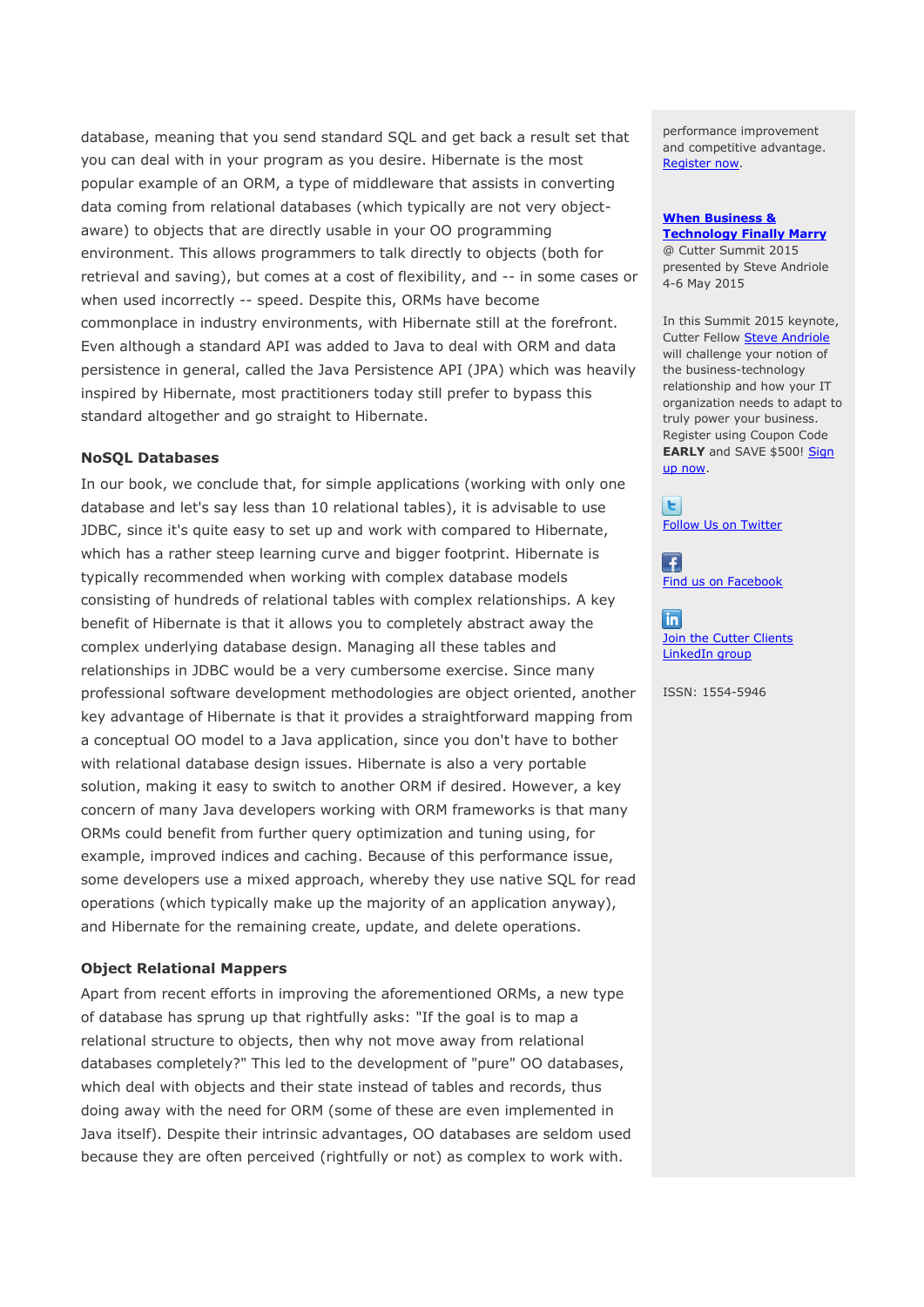When looking at what's ahead, we see that databases are massively expanding in size. IBM projects that we generate 2.5 quintillion bytes of data every day. In relative terms, this means that 90% of the data in the world has been created in the last two years. As such, new database technologies have to be and have been introduced to efficiently cope with this tsunami of data. NoSQL is one of these newer technologies. NoSQL databases abandon the well-known and popular relational database scheme in favor of a more flexible, schemaless database structure that more closely aligns with the needs of a big data generating business process. One key advantage of NoSQL databases is that they more easily scale horizontally in terms of storage. Four popular types of NoSQL database technologies are: key-value-based, document-based, columnbased, and graph-based databases. Despite the name NoSQL, many of these database systems still provide active support for SQL to manipulate the data (this explains why the term is nowadays expanded to "Not Only SQL" instead of the original "No SQL"). Moreover, in response to the NoSQL stream, some vendors have come up with NewSQL database products by equipping traditional RDBMs with facilities to provide the same scalability as their NoSQL counterparts. A popular example here is Google's Spanner. Hence from a Java programmer's perspective, it will remain important to know the basic concepts of SQL in order to develop high-performing Java database applications.

In summary, we have observed that SQL still remains a very important database manipulation language. While ORM goes a long way, we nevertheless still see practitioners reaching for custom SQL every time a complex reporting query with 10 joins needs to be written (and rightly so -- don't underestimate the raw power of an optimized query). Second, pure OO databases are deemed too complex, and currently risk having missed their time to shine altogether in favor of newfangled NoSQL databases. Finally, the cool-headed conclusion at the end of the day remains that ORMs are the best option available. Notice any differences from 10 years ago? Neither did we. It seems the Battle of Passchendaele provides a fitting metaphor here: a terrible amount of resources have been wasted for a limited amount of "gain." On the upside, however, technologies that have survived the hand of time (such as Hibernate) have become increasingly better tested, documented, and are overall more straightforward and easier to get started with and get working.

Java 8 is at the horizon, promising yet another wave of "revolutionary" technologies such as Jinq (inspired by .NET's LINQ) and other stream-based, declarative database APIs. We'll see what the future brings, but we'd advise eager adopters to learn from history and -- perhaps a little bit -- from World War I. At the very least, we can be thankful no one is using SQLJ any more.

For more information, please see our new book, *Beginning Java [Programming:](http://www.amazon.com/Beginning-Java-Programming-Object-Oriented-Approach/dp/1118739493/cutterinformatco) The [Object-Oriented](http://www.amazon.com/Beginning-Java-Programming-Object-Oriented-Approach/dp/1118739493/cutterinformatco) Approach* . We welcome your comments about this